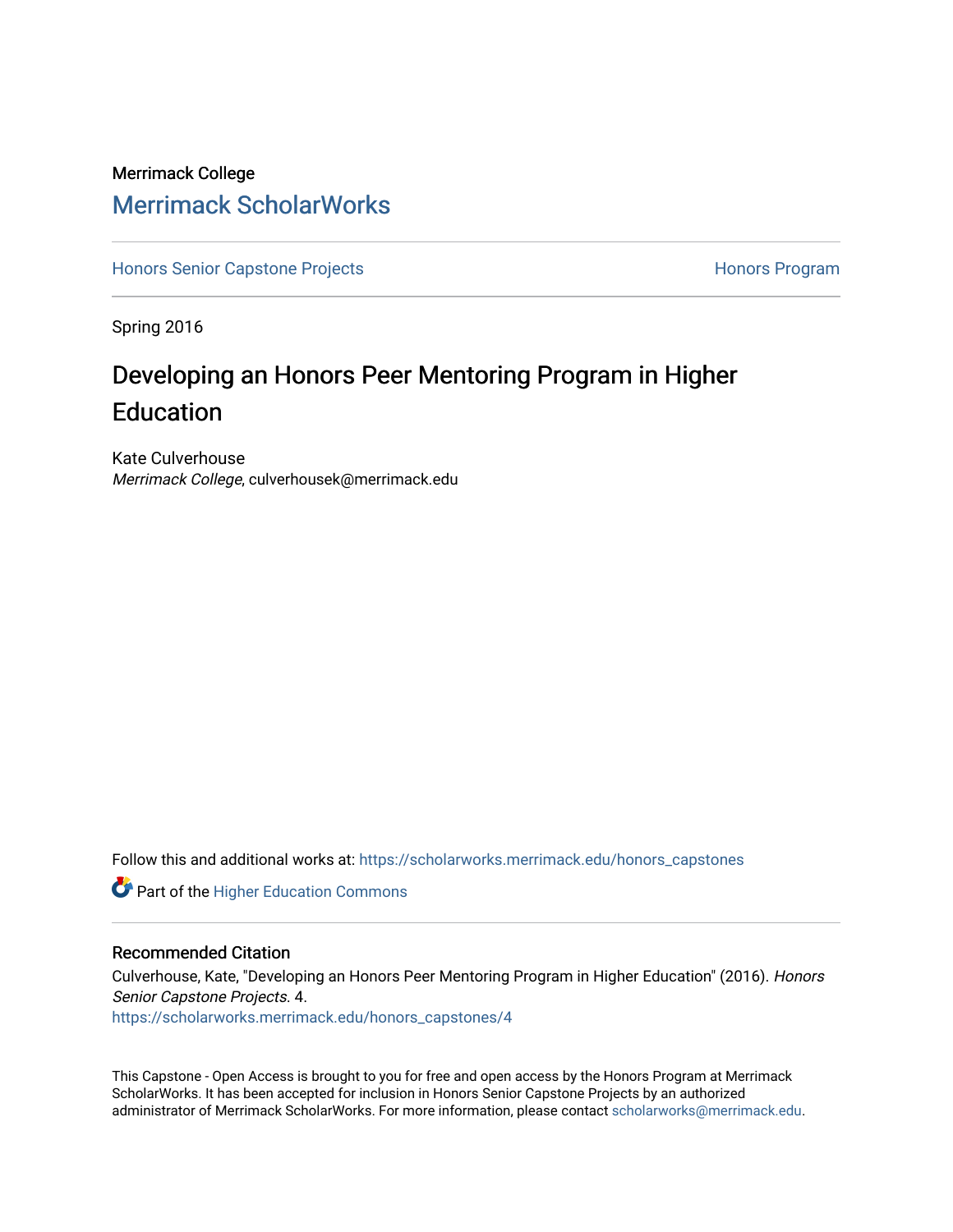Developing an Honors Peer Mentoring Program in Higher Education December 15, 2015 Senior Honors Capstone Kate Culverhouse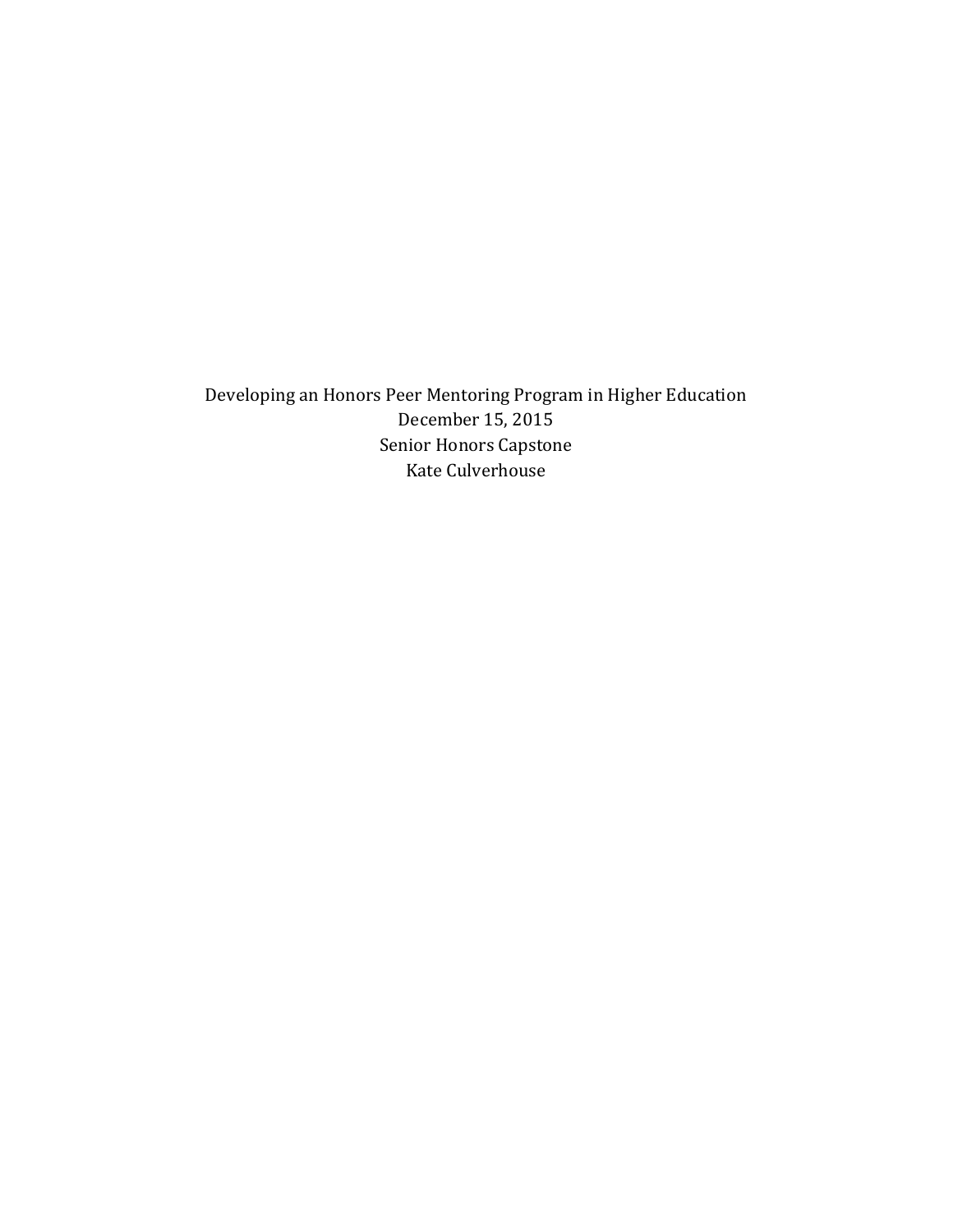The Merrimack College Honors Peer Mentoring Program is currently one of the effective and successful aspects of the Honors Program. The purpose of the peermentoring program is to help first-year honors students with their transition not only into the Honors community, but Merrimack as a whole. Peer mentors provide students with assistance in getting oriented to the college campus, introducing them to the Honors Program and its requirements, social or roommate issues or questions and getting involved on campus. Currently in its third year, the peer-mentoring program has 22 mentors that serve 110 first year Honors students, which marks the largest number of first year students and mentors that the program has faced. The dedicated mentors of the Honors Peer Mentoring Program have made the immense workload and time required to start and run this program worthwhile.

Prior to coming to Merrimack for my first semester in the fall of 2012, I was nervous, yet excited about moving off to school and challenging myself socially and academically at Merrimack and in the Honors Program. My hometown of Palmer, Massachusetts is located about 1.5 hours away in Western Mass, therefore relatively out of the norm for a Merrimack student. Because I am the only student from my graduating class of 98 to come to Merrimack, and one of the few from any of the surrounding towns, my nerves were exacerbated, as I did not know a single person in the new place where I was moving. Granted, I was nervous for college as a whole, but more importantly I was nervous about being a student in the Honors Program. At the time, my older brother was a junior at Stonehill College and I had witnessed his successful transition into college and felt at ease knowing that I would be able to do the same. However, he was not in the Honors Program at Stonehill, and although the programs would have been different, I found myself at a loss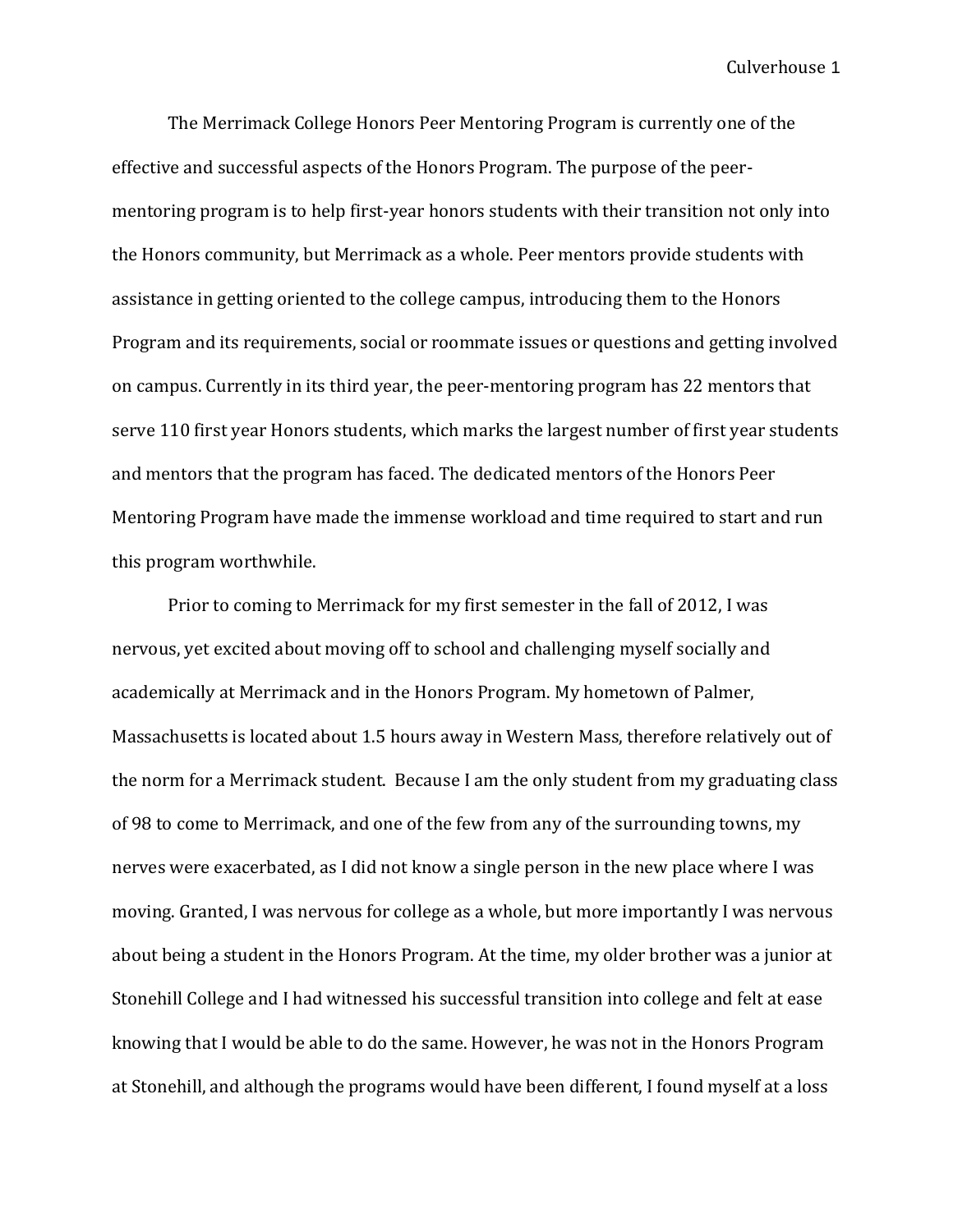when it came to navigating the Honors Program. Not only did I not know a single student at Merrimack, but I also did not know anyone in the program, therefore making my transition more difficult.

As someone who had been heavily involved in sports, clubs and volunteering throughout high school, I knew that I needed to do the same at Merrimack in order to find my place. With this in mind, I began working two jobs on campus, joined the Education Club, Relay for Life and signed up to be an orientation leader. Although these organizations were great stepping-stones for me in my college involvement, I also wanted to get involved in the Honors Program. I put my name in to serve as a "school representative" on the Honors Student Council (HSC). I was elected to serve as the "School of Education" representative and was incredibly excited about this opportunity.

Quickly I found myself becoming more and more involved in the HSC and began taking on additional leadership opportunities within the council. In November of 2012, Dr. Wians invited the members of the HSC to join him at the National Collegiate Honors Council Conference (NCHC) in Boston as an outstanding leadership opportunity, as well as a chance to find ways to improve Merrimack's young Honors Program. While at the conference, we had the opportunity to attend sessions that interested us and I found myself constantly going to sessions on Peer Mentoring Programs from across the nation. As I sat through each of these sessions, I began to think about the impact that a mentoring program could have on Merrimack's honors students. After attending at least ten sessions on the topic, I initiated a conversation with Dr. Wians and our graduate fellow at the time, Lauren Cappuccio, and discussed the potential for establishing a peer-mentoring program for Merrimack Honors. Dr. Wians gave me the full support of the Honors program and pushed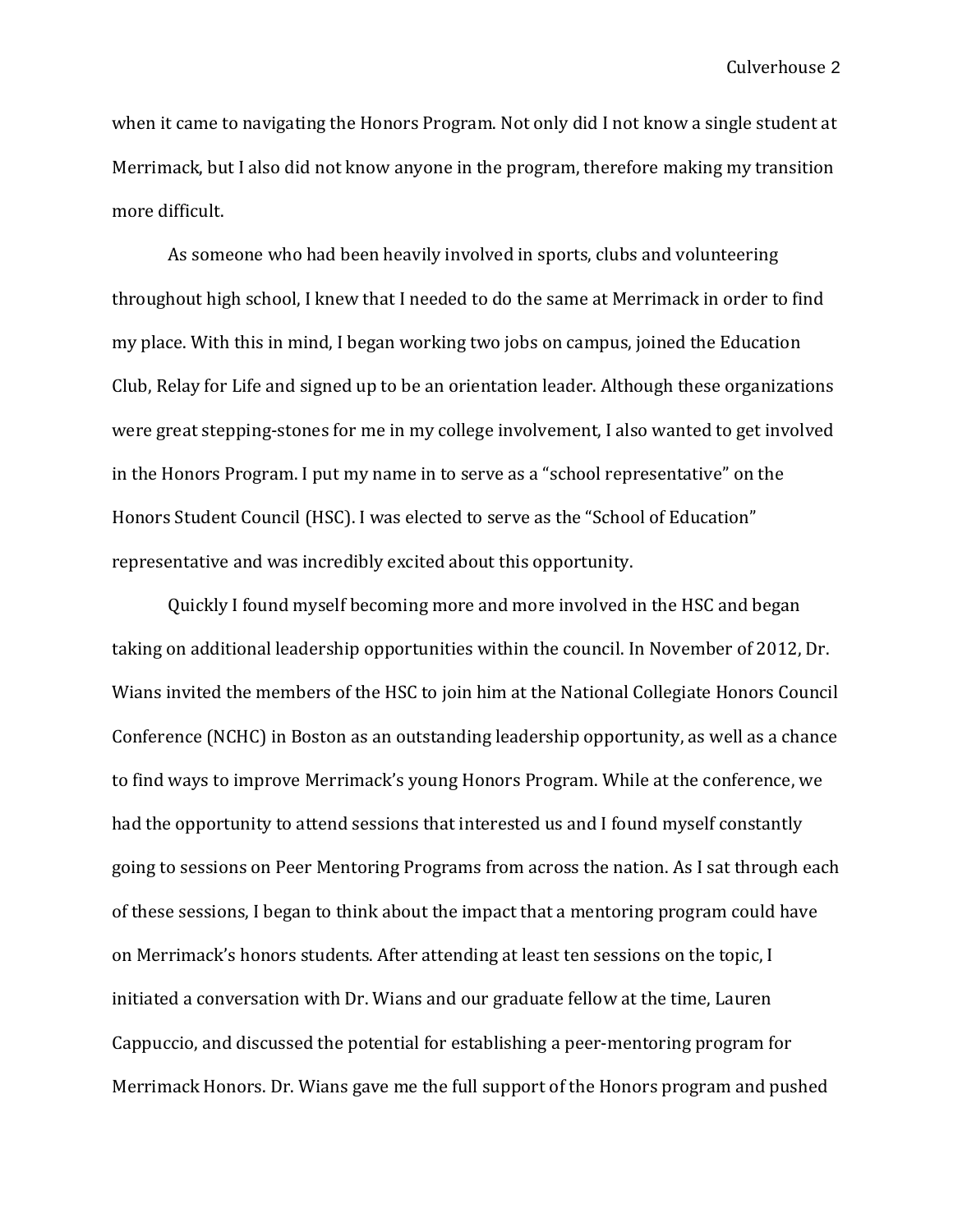for me to move forward with creating a program. Upon our return from the conference, Lauren and I began discussing my findings from the conference and researching additional materials with the hopes of implementing a peer-mentoring program the following fall. At this time, I had never established anything of this magnitude and was admittedly significantly over my head.

Throughout the summer, I exchanged conversations with our new graduate fellow, Theresa Hamilton-Foley, who had thankfully run a peer-mentoring program while at a previous position. With her help and the foundation established from Lauren the following semester, we rolled out the pilot version of the Honors Peer Mentoring program in the fall of 2013 for the class of 2017. For the first year of the program, we solicited students who were actively involved in the Honors Program the past year and asked them to volunteer to be our peer mentors for the semester. We then matched our mentors with their first year students solely based on major and provided the mentors with a brief outline of expectations of them in this program. These expectations included checking in on their assigned students 2-3 times throughout the semester and essentially just serving as a recognizable face for them in the program. During this semester, I once again attended the NCHC conference, this time in New Orleans, Louisiana, and gained more insight into what made a successful peer-mentoring program. Each of the sessions I attended provided me with more ideas and ways to improve our program to truly reach and benefit our students.

At the end of the fall semester, Theresa conducted a focus group and facilitated a survey about the class of 2017's experiences with the peer-mentoring program. Much as we had expected, the results of the program were mixed and fell more heavily on the negative side. The results suggested that mentees wanted more contact, a more friendship-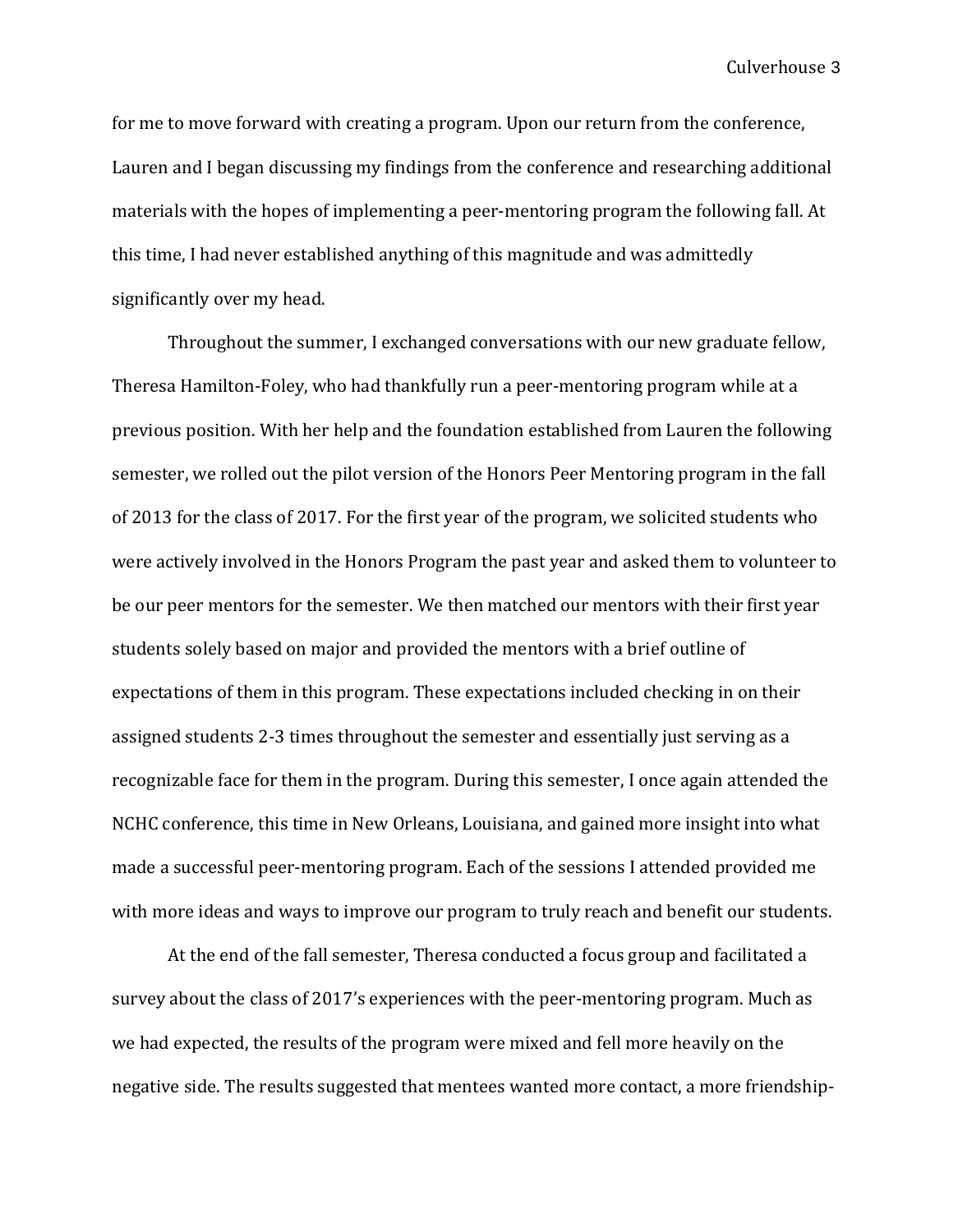like relationship with their mentors, and a way to pick their mentors, instead of being assigned one. During the focus group, some students voiced their concern over the lack of connection that they felt with their mentor. However, the majority of the students who responded to the survey, approximately 38 students, reported that they believed that the program was relatively effective and should continue in the future. After the findings of the survey and focus group, I reevaluated the peer-mentoring program and began planning the changes that would occur for the following year.

During the 2014 spring semester, I recruited Joe Fisher, a first year at the time, to assist me in improving the program as he showed genuine interest in the success of this initiative. Throughout this semester, we began focusing heavily on the necessary changes that would be implemented the following year. Our first step was running the mentor recruitment and application process. Instead of asking for volunteers based on personal experiences with the students, we created applications and held informational sessions for students interested in becoming peer mentors. We received 16 applications and accepted all of them to serve the incoming class of 2018. Next, we focused on designing the Peer Mentoring Program section on the Honors Program page of the Merrimack website. Here we included information for prospective students about the program, who to contact, what to expect, important dates, etc. One of the most important features that we placed on this page were the mentor bios that gave prospective students information on our mentors and would allow for them to select a mentor based on their major, involvements, experiences, among many other things, hopefully contributing to a more positive mentoring experience. The most daunting task that we experienced during the transition into the second year of the peer-mentoring program was establishing how we would run mentor selection for our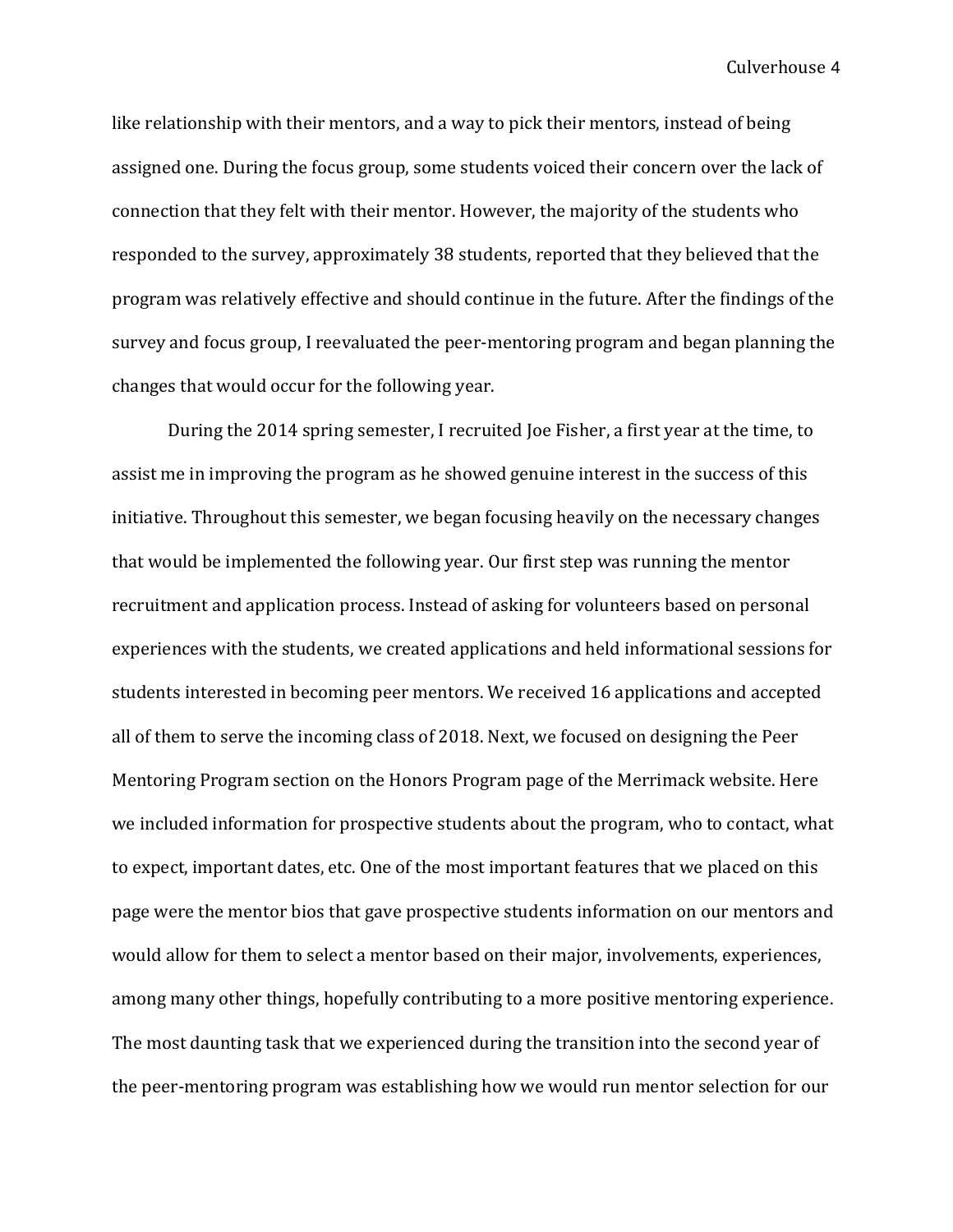first year students. Joe and I created a Google selection form, which would be available on the mentoring section of the Honors Program page, composed a letter to be sent out to mentees from their mentor, and crunched the numbers to find the best cohort size for the mentoring groups in the class of 2018.

Prior to opening up the mentor selection process for our mentees, Joe and I met with the class of 2018 during June Orientation, as we were both orientation leaders. During the Honors Program session, we provided the first years with a brief overview of the program, as well as information regarding how to select their mentors. We decided to allow for the incoming students to rank their mentor preferences, with the hopes that matching students with their first or second choice would contribute to their enjoyment and success in the program. During July 2014 at the end of the mentor selection time, I gathered all of the responses and worked to match the mentees with their mentors, hopefully based upon their first choice. This process, which was done through the use of the Google forms, an Excel spreadsheet and computer paper on my kitchen table, was tedious yet aimed to please as many students as possible. Mentors and mentees were then informed of their matches and the first connections were established by the end of July. Mentors were instructed to send out an email to each of their mentees introducing him/herself. Going into the fall semester, Joe and I had a mentor training event planned, as well as a Mentor Meet & Greet/Trivia Night planned, both of which were ideas gathered from the 2013 NCHC conference. Most importantly, moving into the fall 2014 semester, Joe and I provided the mentors with a mentor handbook that we created, which outlined mentor responsibilities and expectations in an organized and firm manner.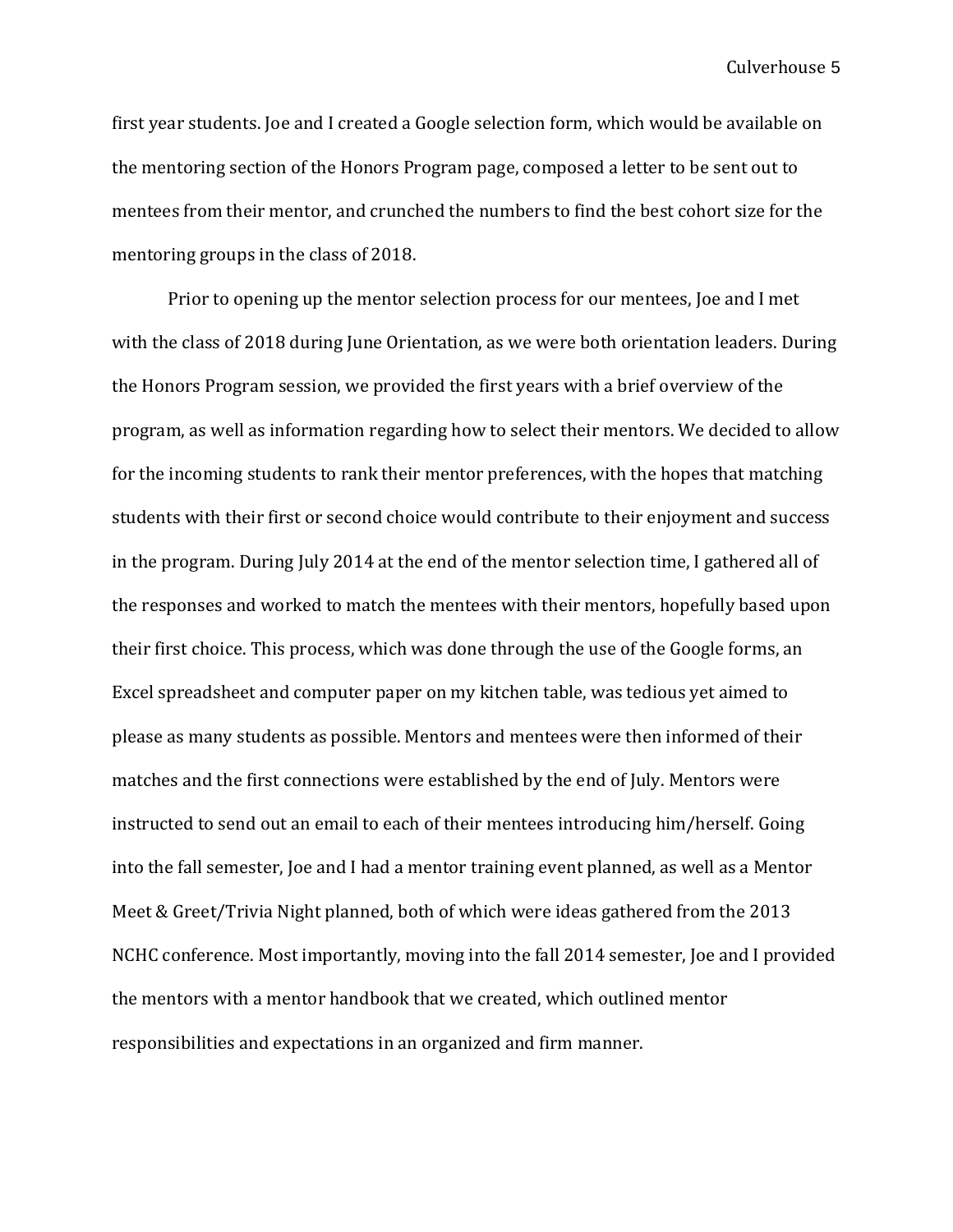The fall 2014 semester ran significantly more smoothly than the previous year and showed great success in the peer-mentoring program. At this time, Joe and I decided to implement monthly mentor report forms, which would serve as a check in on both the mentors and the mentees. These forms became incredibly beneficial as we began being able to track student needs, students of concern and the overall effectiveness of the Honors Program. During this semester, we were granted the opportunity to present at the National Collegiate Honors Council Conference in Denver, Colorado on the peer-mentoring program that we established in Merrimack Honors. Our session, titled "Surviving an Avalanche: The Importance of Peer Mentors for First Year Students", was presented to honors students, faculty, staff, and deans from around the world and was incredibly successful. In this session we were able to not only provide feedback on our experiences in the program's first year, both the successes and failure, but also gained insight and suggestions from other institutions. The feedback that we provided others with as well as attained from this conference led to the implementation of more initiatives for the following semester and year.

As a suggestion that came from the conference, we realized the importance of having peer mentors for students who transfer into the honors program during the spring semester. We then selected three mentors, based upon the number of transfer students who were arriving , and allowed for the mentees to select their mentor. This was an incredibly successful implementation, as the survey that we conducted with the transfer students revealed nothing but positive feedback. We had also sent out a survey to the students who had completed the fall 2014 peer-mentoring program and received significantly better results than the previous year. At this point, we felt that the program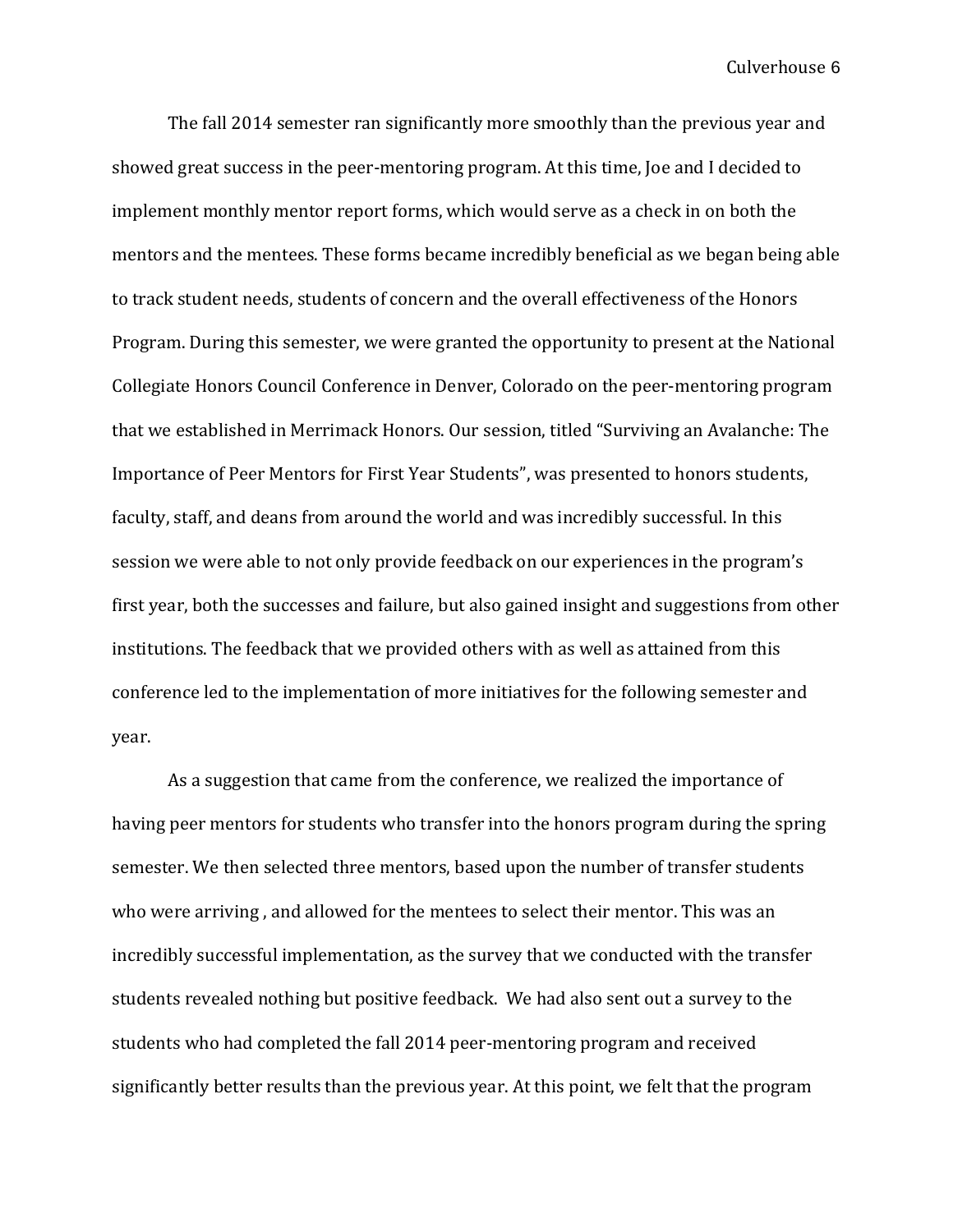had grown tremendously in size, organization and recognition, and had positively impacted the program students, which was the primary goal.

As we moved forward into planning for the fall of 2015 mentoring program, we once again began with mentor recruitment and applications. At this time, we received 25 mentor applications for 22 mentor positions. Joe and I were ecstatic, as the program that we once had to beg students to volunteer for had now become competitive and truly sought after by the program students. In April of 2015, we held the first peer-mentoring training session for our new mentors as we felt that it would be most beneficial to train and inform them as much as possible before their position officially began. This change was successful as it alleviated some of the stress that mentors had felt last year and allowed for the mentors to form a cohort of their own to support each other throughout the year. During training, we covered the basics of the program, the mentor's roles, administrative requirements, and common scenarios that numerous mentors experienced in the past year. By doing this, all mentors and co-directors were on the same page, allowing for a smooth transition into another successful year for the program. Once again, we created mentor bios and updated the mentoring section of the Honors Program page on the Merrimack website and created the Google form for first year students to complete to select their mentor. In addition to what we had done the previous year, one of our program students assisted us in creating a mentor welcome video that was sent to first year students. We also created a more effective form that shut off mentor availability after they reached the maximum of 6 responses. This year we had decided to have mentor cohorts serve between 4-6 students based upon feedback we received from mentees and mentors the previous year.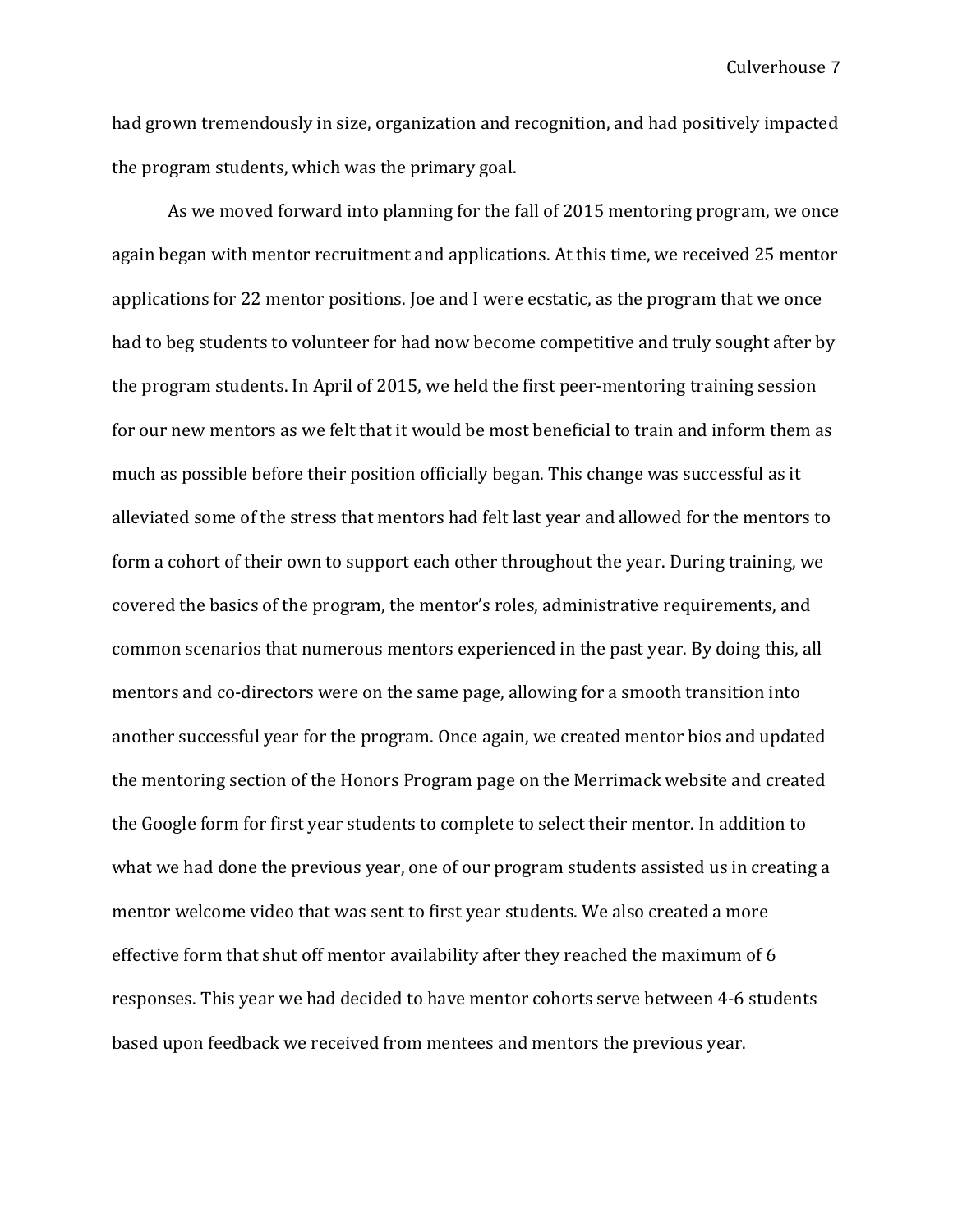The first year students were once again greeted and informed during June orientation and participated in the mentor selection process. This year, the process went significantly more smoothly as the Google generated spreadsheet essentially did all of the necessary matching and eliminated the need for my computer paper and kitchen table. Once again the mentors and mentees were informed of their matches and communication between the two was initiated in late July. Joe and I also instituted other changes to improve the success and effectiveness of the program. For the fall 2015 semester, each mentor was given a budget to be used on mentee cohort bonding and required to complete bi-weekly mentor reports. These two implementations proved to be necessary and beneficial as the semester began.

In reflection on the fall 2015 semester of the Honor Peer Mentoring program, the biweekly mentor reports have been one of the most beneficial and essential elements for the mentoring program, as well as the Honors Program. In these report forms, there is a section that asks for mentors to list "Students of Concern". As the mentors were informed during training, students of concern can range from those who may be overly anxious or stressed out, homesick, or even those with whom them had no contact. During the first few weeks of the semester, the mentors flagged over 30 students as students of concern. These students were then reported up to the Honors Program Manager, Lisa Cavallaro and Interim Program Director, Dr. Kerry Johnson. Depending on the concern and needs of the student, we wrote CARE reports and informed the necessary individuals about our concerns for the students. As a result, we were able to help almost 1/3 of the class of 2019 who were struggling with their transition. With an incredibly high and unprecedented number of students of concern, Dr. Johnson suggested that Joe and I reach out to Hamel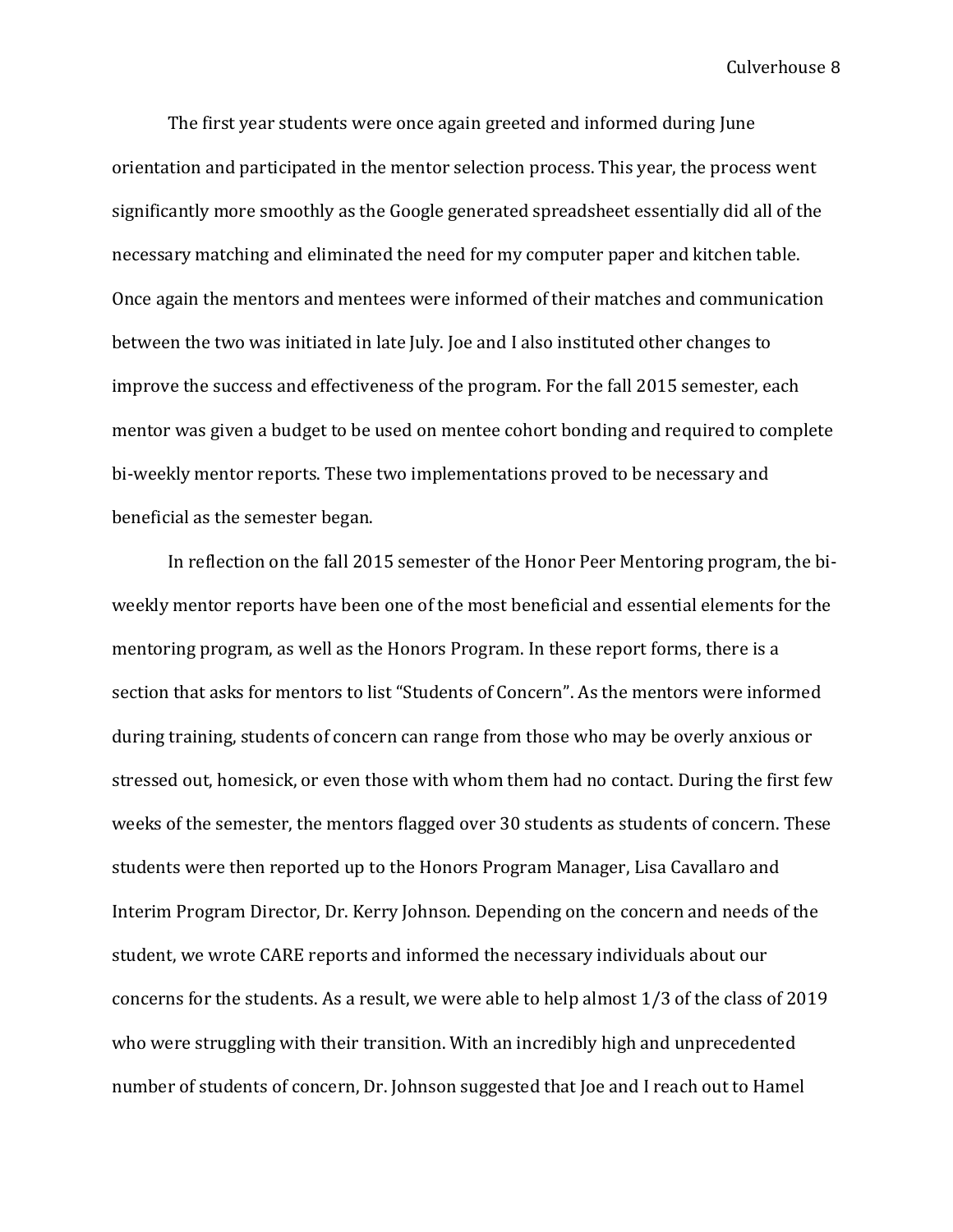Health and Counseling and ask for assistance in preparing our mentors for the high needs students that they were working with. With the gracious help of Jim Howland and Erin Hetzel, Joe and I provided our mentors with a workshop on dealing with needy students, establishing boundaries and self-care that brought a feeling of relief and support to our mentors and ourselves.

Once again, Joe and I had the opportunity to present on our peer-mentoring program at the NCHC conference in Chicago, Illinois this November. This year we had nearly 60 attendees at our session and engaged in a presentation and discussion that was more successful and beneficial than year's past. The experiences that we faced with our students, especially with our students of concern, informed other institutions of our best practices and what has best served the Merrimack Honors students.

 In looking at the success of the peer-mentoring program, the greatest outcome is program retention. The retention rate of students in the Honors program has steadily increased since the implementation of the program. The class of 2016, which did not have a peer-mentoring program, entered into the Honors Program with approximately 60 students. At this time, there are less than 25 students remaining in the program, showing a loss of nearly 35 students (over 50%). The class of 2017, which entered with 66 students, currently has 52 students, therefore only experiencing a loss of 14 students. The dramatic decrease in the number of students who dropped the program after experiencing the peermentoring program can be seen as a success. Most successfully however, the class of 2018 entered the Honors Program with 91 students, and currently has 85, netting a loss of only 6 students. Although there are additional factors that contribute to the increased retention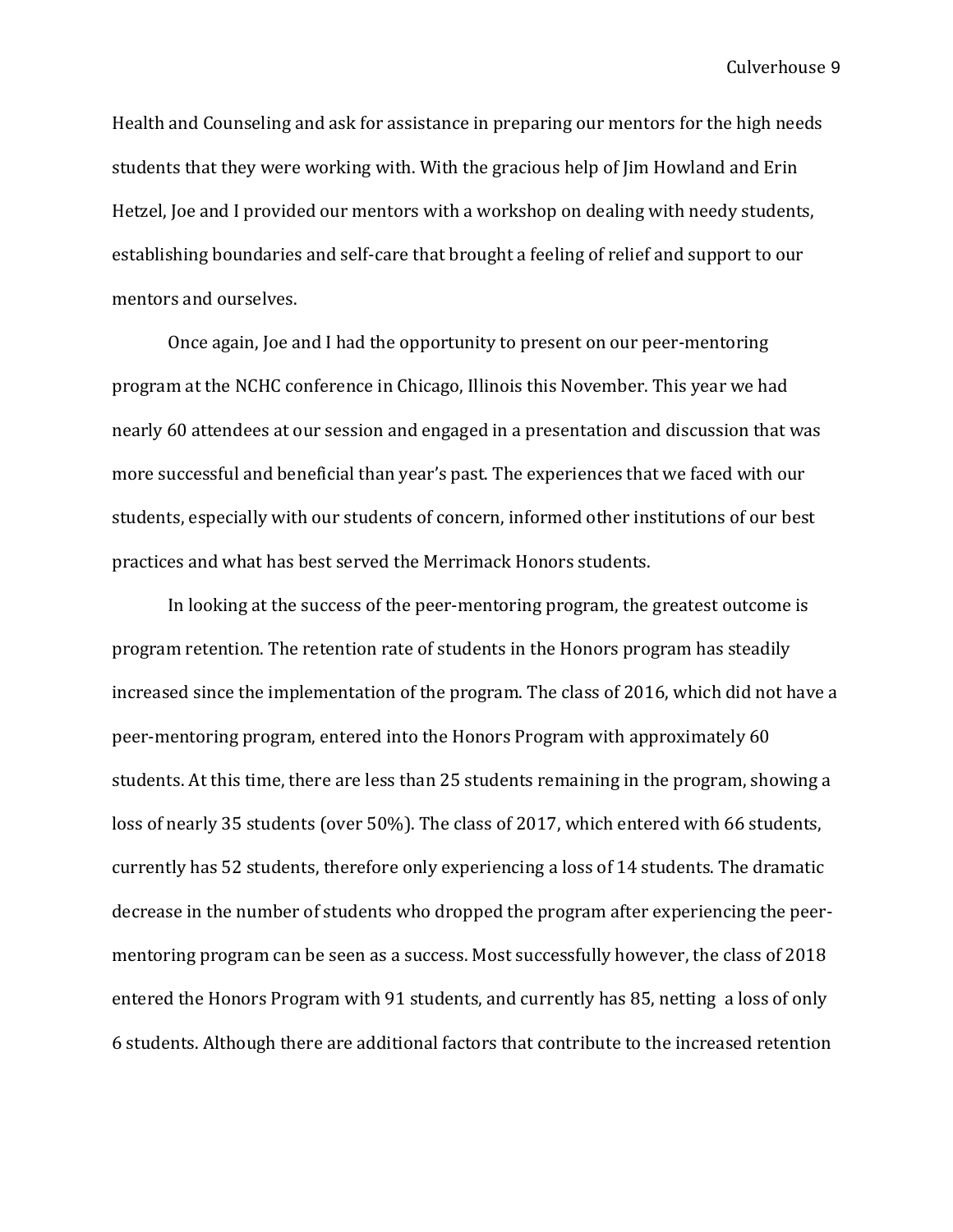of Honors Program students, the peer-mentoring program is most definitely positively contributing to these statistics.

In addition to retention, the Honors Peer-Mentoring has other longer-term positive outcomes for Honors Program students. The program has seen a significant increase in the number of student leaders in the program, in organizations such as the Honors Student Council and Ambassador programs, and an increase in the number of students opting to live in the Honors Living Learning Communities after their first year. Moreover, the program has seen an increase in the student success, in terms of co-curricular involvements and academics. While the mentees appear to glean the most benefits of the Honors Peer Mentoring Program, the mentors are also making long-term impacts on their lives. The mentors take on an incredible leadership position that is only available to a select number of students on Merrimack's campus. Through this position they are developing strong interpersonal, organization, time-management, and support skills that may not be as easily and readily available elsewhere. Additionally, the impact that their mentees have on them is incredibly beneficial. For some of our mentors, they have developed friendships with their mentees outside of the program, which make substantial impacts on both parties.

In the past few weeks, Joe and I conducted a survey that was sent out to first year students. Nearly 80 first year students responded to the survey, which asked them to address the effectiveness of their mentor in a variety of ways, such as "My peer mentor responded in reasonable time when I expressed a concern", "My peer mentor provided me with useful information", and "Overall my peer mentor was helpful with my transition to Merrimack and the Honors Program". Each of the fifteen statements were answered based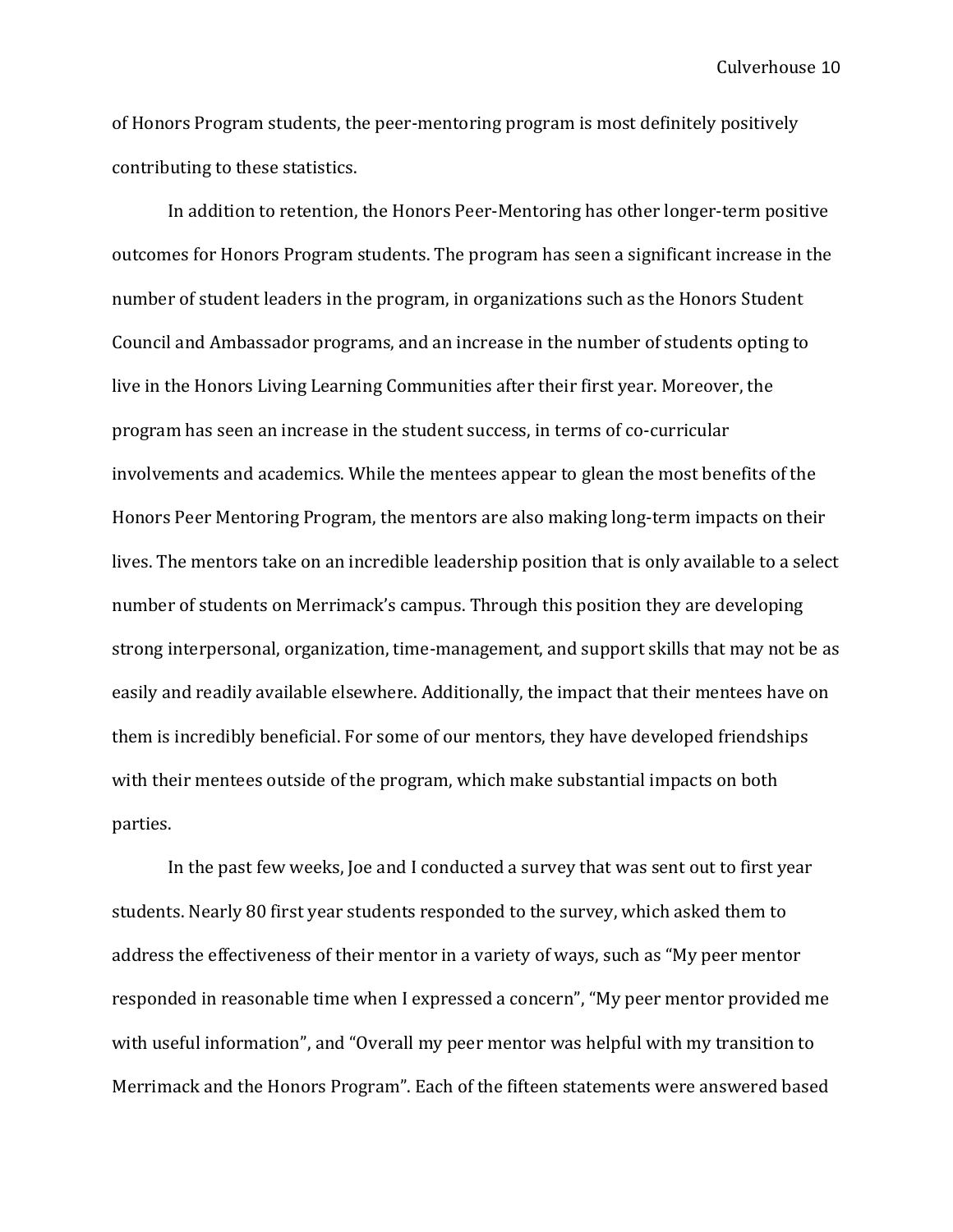upon the rating scale which went as follows: 1- Strongly Disagree, 2- Disagree, 3- Neither agree nor disagree, 4- Agree, and 5- Agree. The results from this survey once again reflected success and a positive impact from our mentors. The average ratings for peer mentors based upon the above statements are as follows: for the "My peer mentor responded in reasonable time when I expressed a concern"- rating: 4; "My peer mentor provided me with useful information"- rating: 4; and "Overall my peer mentor was helpful with my transition to Merrimack and the Honors Program"- rating: 4.6. It is important to note that in categories that addressed topics such as time management and studying, the average ratings were 2.6. Looking at the results of the most recent survey conducted, the first year students, Lisa Cavallaro, Dr. Johnson, Joe and I are all in agreement that the Honors Peer Mentoring Program is a successful and necessary aspect of the Merrimack College Honors Program.

Moving forward and especially in reflection on this year, it is incredibly important to properly train student mentors on the best ways to interact and assist their students. Particularly examining the increased number of students of concern that we faced this year, peer mentors require adequate training to best help themselves as well as their mentees. In order for older students to successfully serve as peer mentors for this student population, I believe it is essential to provide trainings on academic, social, and mental/emotional support. In years past, I believe that we have sufficiently trained and prepared our mentors for academic and social questions, as many of them have had similar experiences in the past. However, I think that it will be essential to include training on mental/emotional support for the peer mentors prior to working with their mentees. For our mentors this year, I believe that many of them would have benefited from having training from Hamel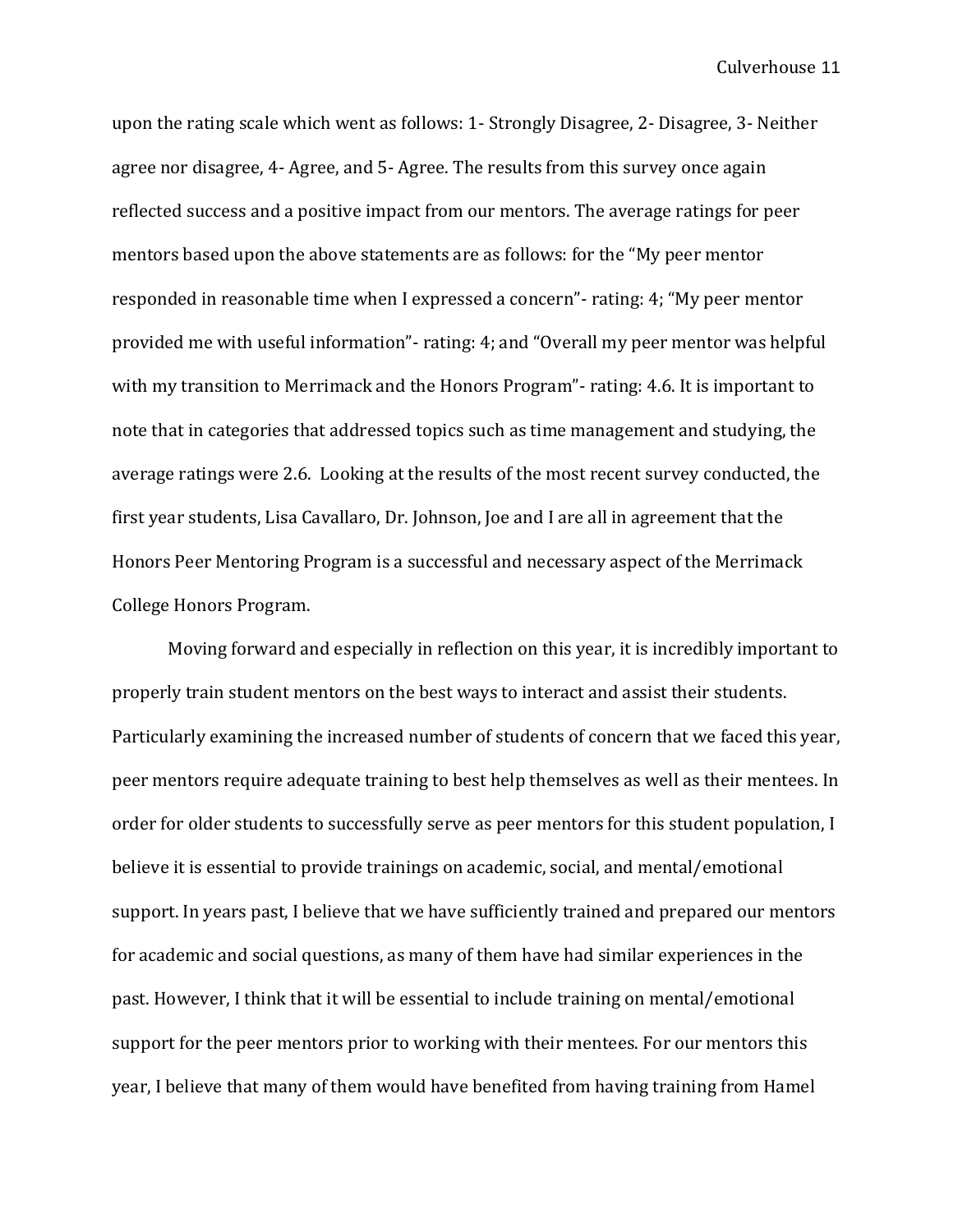Health and Counseling on assisting needy students, establishing boundaries, and self-care. As highlighted in the training session, Honors students tend to be overly involved and selfcritical. Additionally, as peer mentors, students wish to assist and help others as much as possible. The combination of these factors sum up an Honors Peer Mentor and should be addressed and assisted before larger issues arise. Most importantly, I think the students who serve as mentors need to be properly recognized and compensated. Currently, the Honors Peer Mentors are not paid and only receive Honors Participation Points for their service. In examining the practices of other institutions and the iTech mentoring program on Merrimack's campus, the lack of monetary or credit compensation for mentors is something that needs to be addressed. I believe that this is an issue because in order for mentees to be properly taken care of, mentors need to be taken care of as well.

Now that my time as the director of the Merrimack College Honors Peer Mentoring Program has come to a close, I find it astounding to see where the program is today in comparison to where it was just three years ago. To think that when I came to Merrimack this program was non-existent and now not only exists but also is nationally recognized, leaves me speechless, grateful and humble. Although I may have benefitted from having a peer mentor during my first semester at Merrimack, had I had one I would not have had the amazing opportunity of creating and directing this program for the past three years.

As a result of creating this program, I have been blessed with attending three additional National Collegiate Honors Council Conferences and presenting at two, as well as meeting and presenting to the Merrimack College Board of Trustees. More importantly than the presentation and professional experiences that I have had, the leadership, organizational and administrative skills that I have developed and improved are skills that